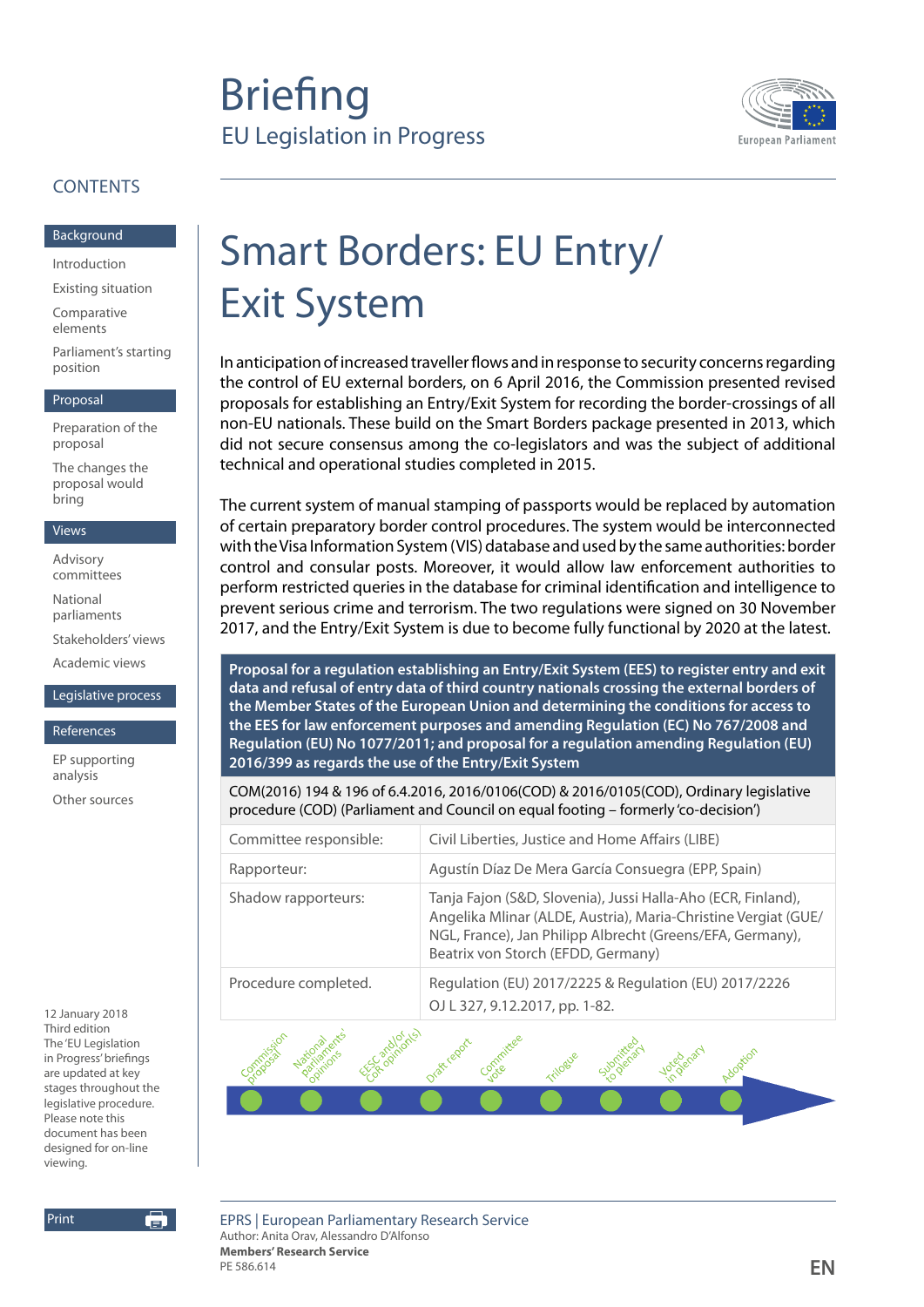<span id="page-1-0"></span>Introduction Existing situation [Comparative elements](#page-3-0) [Parliament's starting position](#page-3-0)

## Introduction

In 2015, over 50 million non-EU nationals [visited](http://www.eulisa.europa.eu/Newsroom/News/Documents/SB-EES/communication_on_stronger_and_smart_borders_20160406_en.pdf) the European Union, accounting for more than 200 million border crossings. The growth in cross-border travel is expected to continue, as the number of nonEU travellers to the EU is [estimated](https://ec.europa.eu/home-affairs/sites/homeaffairs/files/what-we-do/policies/borders-and-visas/smart-borders/docs/smart_borders_executive_summary_en.pdf) to rise to 76 million by 2025. At the same time, the unprecedented [migratory flow](http://www.europarl.europa.eu/RegData/etudes/ATAG/2017/595918/EPRS_ATA%282017%29595918_EN.pdf) into the EU reached a new high in 2015, with 1.8 million irregular border crossings reported by Frontex. 2016 saw a decrease, but more than half a million irregular border crossings were still [detected](http://frontex.europa.eu/news/frontex-publishes-risk-analysis-for-2017-CpJiC8), which is higher than any annual figure for arrivals between 2010 (104 060) and 2014 (282 933). Border management capacities were exhausted at the main points of irregular entry along the external border of the EU, which enabled the mixed flows of asylum-seekers and migrants to travel onwards within the [Schengen area.](http://ec.europa.eu/dgs/home-affairs/what-we-do/policies/borders-and-visas/schengen/index_en.htm) These developments put strong pressure on the Schengen area of free movement, which is [perceived](http://www.europarl.europa.eu/RegData/etudes/STUD/2015/570419/EPRS_STU%282015%29570419_EN.pdf) as one of the most recognisable achievements of the EU, and created [tensions](https://eu.boell.org/en/2015/09/03/eu-migration-dilemma) between Member States.

Moreover, increased traveller flows need to be considered in a [new security context,](http://www.europarl.europa.eu/RegData/etudes/BRIE/2016/583826/EPRS_BRI%282016%29583826_EN.pdf) not least due to risks of serious crime and terrorism arising from the threat posed by ISIL/Da'esh, radicalisation and [foreign fighters](http://www.europarl.europa.eu/RegData/etudes/BRIE/2016/579080/EPRS_BRI%282016%29579080_EN.pdf). After the terrorist attacks in Europe in 2015 and 2016 (and 2017 too), a number of gaps were identified in the use of tools for exchanging information between Member States.

All these developments combined require the Member States to adjust the reception capacity of their border management systems, while ensuring a high level of security and respect for travellers' fundamental rights.

In line with calls from the European Parliament and the Council, and building on its earlier Smart Borders initiative, on 6 April 2016, the Commission presented proposals for establishing a new system for registering [the entry and exit](http://eur-lex.europa.eu/legal-content/EN/TXT/?uri=CELEX%3A52016PC0194) of non-EU nationals crossing the external borders of the Member States and adapting [the Schengen Borders Code](http://eur-lex.europa.eu/legal-content/EN/ALL/?uri=COM%3A2016%3A0196%3AFIN) to the use of the new system. The Commission hopes for the Entry/Exit System to become operational by 2020.

## Existing situation

In the field of border management, the EU has developed three centralised information systems that address different objectives: the [Schengen Information System](http://ec.europa.eu/dgs/home-affairs/what-we-do/policies/borders-and-visas/schengen-information-system/index_en.htm) (SIS); the [Visa Information System](http://ec.europa.eu/dgs/home-affairs/what-we-do/policies/borders-and-visas/visa-information-system/index_en.htm) (VIS); and [Eurodac.](http://ec.europa.eu/dgs/home-affairs/what-we-do/policies/asylum/identification-of-applicants/index_en.htm) While VIS and Eurodac focus on third-country nationals and have law enforcement as an ancillary objective, SIS is also relevant to EU nationals and directly supports both external border control and law enforcement cooperation.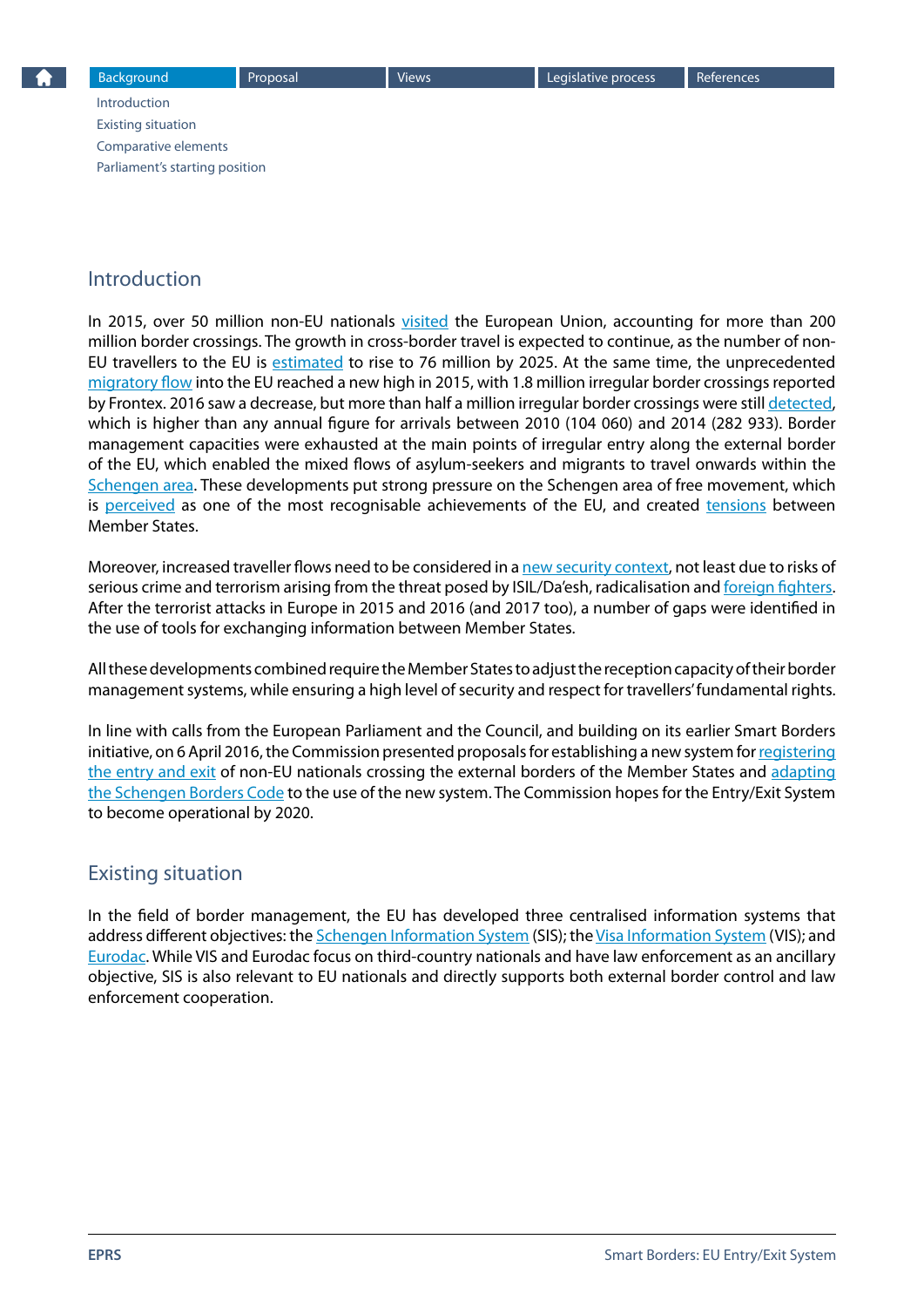[Introduction](#page-1-0) [Existing situation](#page-1-0) [Comparative elements](#page-3-0) [Parliament's starting position](#page-3-0)

#### **Table 1 – Centralised border management systems in the EU**

| Schengen Information System (SIS)                                                                                                                                                                                                                                                                                                                           | Visa Information System (VIS)                                                                                                                                                                                                                       | Eurodac                                                                                                                                                                                                                                                                                                 |
|-------------------------------------------------------------------------------------------------------------------------------------------------------------------------------------------------------------------------------------------------------------------------------------------------------------------------------------------------------------|-----------------------------------------------------------------------------------------------------------------------------------------------------------------------------------------------------------------------------------------------------|---------------------------------------------------------------------------------------------------------------------------------------------------------------------------------------------------------------------------------------------------------------------------------------------------------|
| SIS is a large-scale information   VIS is used at all Schengen  <br>enables<br>law-<br>that<br>system<br>enforcement authorities, such as<br>police and border guards to enter<br>and consult alerts on suspected<br>criminals, people who may not<br>be entitled to enter into or stay in<br>the EU, on missing persons and on<br>stolen or lost property. | external border crossing<br>points and in consulates<br>outside the EU to exchange<br>and process visa applications<br>and decisions, also through<br>means of biometric matching,<br>based on fingerprints for<br>identification and verification. | Eurodac is a<br>biometric<br>database in which Member<br>States are required to enter<br>the fingerprint data of<br>irregular migrants or asylum-<br>seekers to identify where<br>they entered the EU, and thus<br>determine the Member State<br>responsible for examining<br>their asylum application. |

#### Source: European Commission, [DG HOME](http://ec.europa.eu/dgs/home-affairs/what-we-do/policies/borders-and-visas/index_en.htm).

In addition to the three central systems developed by the EU, a number of other information systems related to border management and/or law enforcement are available in the EU, each with particular institutional, legal and policy contexts. Examples are Interpol's [Stolen and Lost Travel Documents database](http://www.interpol.int/INTERPOL-expertise/Border-management/SLTD-Database), Advance Passenger Information (information on passengers ahead of inbound flights to the EU) and the European [Criminal Records Information System](http://ec.europa.eu/justice/criminal/european-e-justice/ecris/index_en.htm) (ECRIS).

While the existing information systems for border controls and/or law enforcement cooperation cover a wide range of data and functionalities, this complex landscape includes some shortcomings: different governance systems; information gaps; fragmentation; limited interoperability and possible inconsistency between databases.

One information gap identified by the **[European Commission](http://eur-lex.europa.eu/legal-content/EN/TXT/?qid=1466095686048&uri=CELEX:52016DC0205)** concerns the systematic recording of external border crossings movements of all third-country nationals visiting the Schengen area for a short stay (maximum 90-day period in any period of 180 days) and the related tracking of the time spent within the area. At present, the only means that relevant authorities have to calculate the duration of stay of a third-country national in the Schengen area and to verify their potential overstay, is the stamping of their travel document with the dates of entry and exit. This method is deemed to be slow and error-prone, since the entry/exit stamps may be unreadable or counterfeit.

According to the [Commission](http://bit.ly/29yDrhX), this information gap may have a negative impact on a number of fields, including: the quality and speed of border controls involving third country nationals; the systematic and reliable monitoring of third-country nationals' authorised stay within the Schengen area; and the possibility to identify third-country nationals who have destroyed their official documentation after entering the Schengen area. With a view to addressing these shortcomings, the European Commission has put forward a revised [proposal](http://eur-lex.europa.eu/legal-content/EN/TXT/?qid=1466095003642&uri=CELEX:52016PC0194) to establish an Entry/Exit System (EES), a new centralised information system based on biometrics that would be interconnected with VIS and focus on third-country nationals.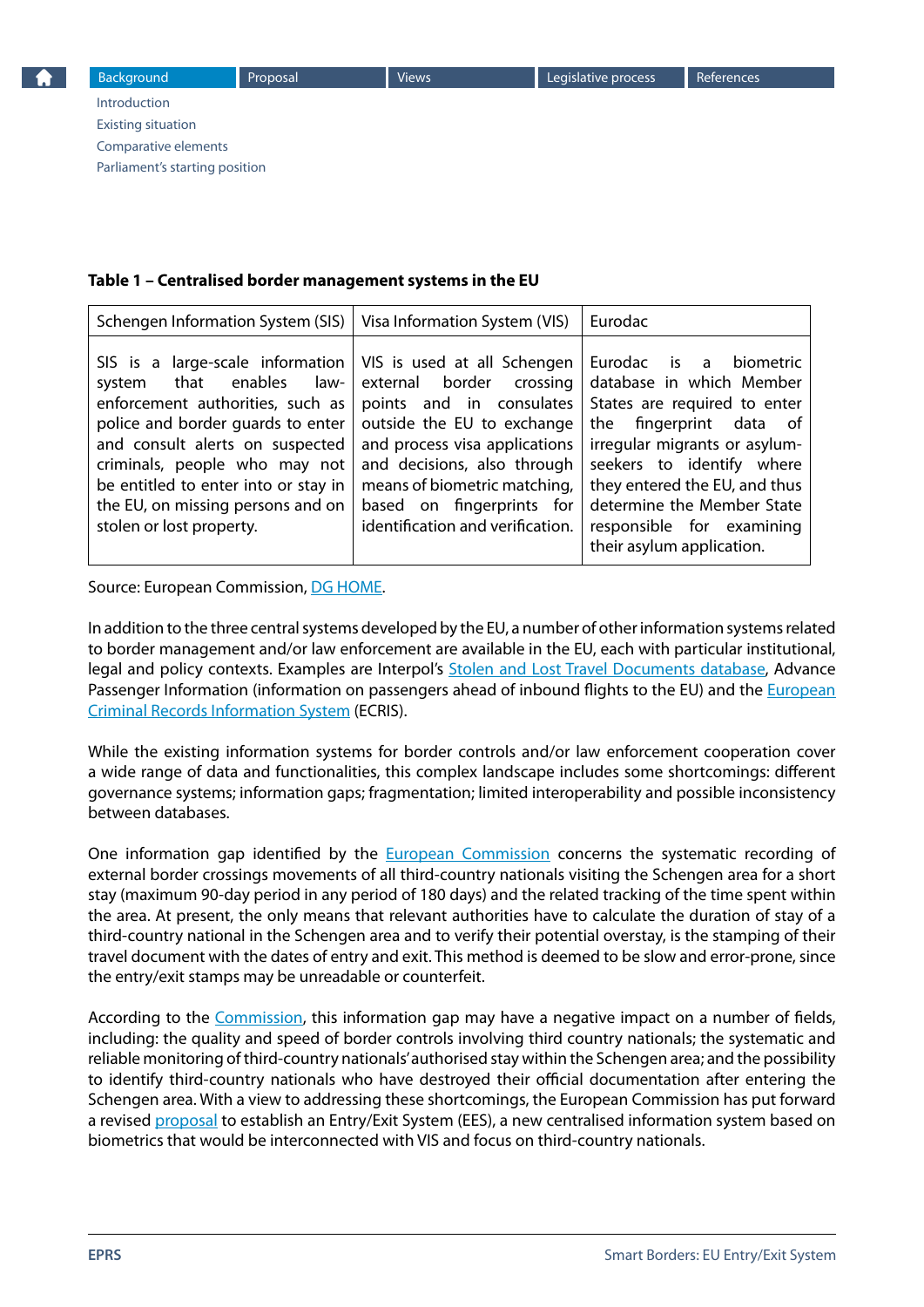<span id="page-3-0"></span>[Introduction](#page-1-0) [Existing situation](#page-1-0) Comparative elements Parliament's starting position

## Comparative elements

In February 2013, the Commission reported that 13 EU Member States (Bulgaria, Cyprus, Estonia, Finland, Hungary, Latvia, Lithuania, Malta, Poland, Portugal, Romania, Slovakia and Spain) were implementing national Entry/Exit systems collecting relevant records of third-country nationals crossing their respective external borders. However, these systems cannot provide data on travel flow and movement of thirdcountry nationals across the external borders of the Schengen area, since they are not linked to similar systems in other Member States. For example, a third-country national entering the area in a Member State using such a national system may exit from a different Member State, which results in the impossibility of matching entry and exit records.

## Parliament's starting position

Parliament's Committee on Civil Liberties, Justice and Home Affairs (LIBE) had actively worked on the 2013 proposal for the establishment of an EES, prompting a debate that contributed to the 2016 revision of the proposal. Relevant initiatives include a January 2015 [working document](http://www.europarl.europa.eu/meetdocs/2014_2019/documents/libe/dt/1044/1044352/1044352en.pdf) by the rapporteur, which identified key issues for consideration, such as: the possibility of granting security forces access to the system; the guarantee of data protection (through the principles of proportionality and necessity); interoperability with pre-existing national systems, with a view to reducing costs and easing maintenance; and the need to take into account the lessons learnt from the experience with the development of SIS II. In February 2015, the LIBE Committee organised a meeting on Smart Borders with representatives of national parliaments. On 9 June 2015, a [debate](http://www.europarl.europa.eu/sides/getDoc.do?pubRef=-//EP//TEXT+CRE+20150609+ITEM-012+DOC+XML+V0//EN) on the first version of the Smart Borders Package was held in plenary with the participation of Dimitris Avramopoulos, European Commissioner for Migration, Home Affairs and Citizenship.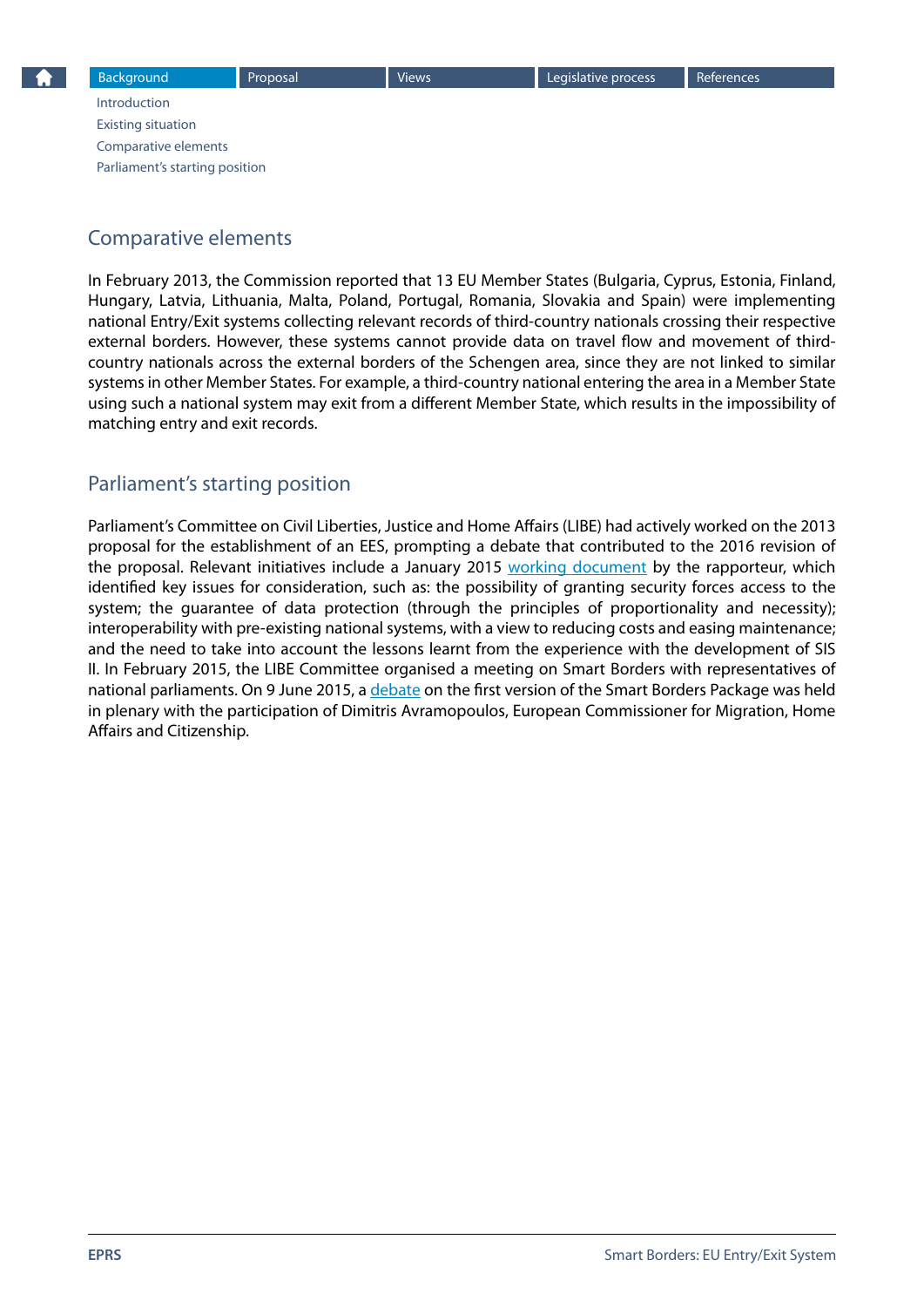Preparation of the proposal [The changes the proposal would bring](#page-5-0)

## <span id="page-4-0"></span>Proposal

#### Preparation of the proposal

The first version of the Smart Borders package tabled in 2013 raised a number of contentious issues that were subsequently assessed in a so-called 'proof of concept' exercise to evaluate the technical, organisational and financial impact of possible solutions. The first stage of the exercise consisted of an additional [Technical Study](http://ec.europa.eu/dgs/home-affairs/what-we-do/policies/borders-and-visas/smart-borders/docs/smart_borders_technical_study_en.pdf) (including a new [Cost Analysis\)](http://ec.europa.eu/dgs/home-affairs/what-we-do/policies/borders-and-visas/smart-borders/docs/smart_borders_costs_study_en.pdf), completed in October 2014, which explored numerous options in relation to biometrics, border control processes, data, architecture and costs, with a view to identifying a limited number of suitable solutions to be tested in the next phase. The second stage, a one-year [pilot project](http://www.eulisa.europa.eu/AboutUs/SmartBorders/Pages/default.aspx), carried out by the European Agency for the Operational Management of large-scale IT systems (eu-LISA), tested the identified set of technical options against measurable criteria (e.g. accuracy, effectiveness and impact on border-crossing duration), complemented the results with desk research and collected feedback from travellers and border guards. In November 2015, the pilot project [final report](http://www.eulisa.europa.eu/Publications/Reports/Smart Borders - Technical Report.pdf) assessed the feasibility of using biometric identifiers at external Schengen borders positively. The proof of concept exercise, and the consideration of a series of relevant developments which have intervened since the tabling of the initial proposal (e.g. visa liberalisation dialogues; the Court of Justice of the EU judgment on the Data Retention Directive; and EP and Council political agreement on the reform of data protection rules), contributed to the revision of the 2013 package. This has resulted in a revised proposal for the EES and the withdrawal of the proposal to establish a centralised Registered Travellers Programme (RTP). The revised proposal is accompanied by a new impact assessment.

Under the 2014-2020 Multiannual Financial Framework (MFF), the financial implications of the EES proposal are covered by the Borders and Visa instrument of the Internal Security Fund (ISF), which earmarks €791 million for the development of IT systems supporting the management of migration flows across EU external borders. The revised EES proposal estimates the budget needed for the new system at €480 million, which would allow reallocation of the remaining €311 million to other ISF measures, as set out in Regulation (EU) [No 515/2014.](http://eur-lex.europa.eu/legal-content/EN/TXT/?qid=1450782789987&uri=CELEX:32014R0515) The financial resources the Commission estimates as necessary are down from [€1.1 billion](http://europa.eu/rapid/press-release_MEMO-13-141_en.htm) in 2013, when the figures covered two systems (EES and RTP) instead only the EES, and a longer timeframe (development and operation between 2015 and 2020 versus 2017-2020 in the new proposal). In addition, modifications included in the new EES proposal have had an [impact](http://ec.europa.eu/dgs/home-affairs/what-we-do/policies/securing-eu-borders/legal-documents/docs/20160406/smart_borders_package_-_20160406_-_impact_assessment_-_part_2_en.pdf#page=67) on the estimated costs of the system – for example to consider the technical options for interoperability with other systems, as well as the higher costs entailed by a longer data retention period.

According to the Commission, the design of the proposal takes lessons learnt from past developments of other large-scale IT systems into account, such as the second generation of the Schengen Information System (SIS II), to which the European Court of Auditors devoted its [Special Report 3/2014](http://www.eca.europa.eu/Lists/ECADocuments/SR14_03/SR14_03_EN.pdf). In particular, the Commission says that the proposal: 1) makes the start of the development conditional on the final adoption of the underlying legal instruments, to avoid incurring possible cost overruns and delays due to changing system requirements; 2) includes in the €480 million budget the reimbursement of all the integration costs incurred by the Member States, with a view to avoiding possible delays in the developments of the system at national level and to enabling the Commission to monitor the advancement of these developments; and 3) tasks eu-LISA with developing not only the central system but also a common national uniform interface (NUI), so as to facilitate the coordination of the implementation.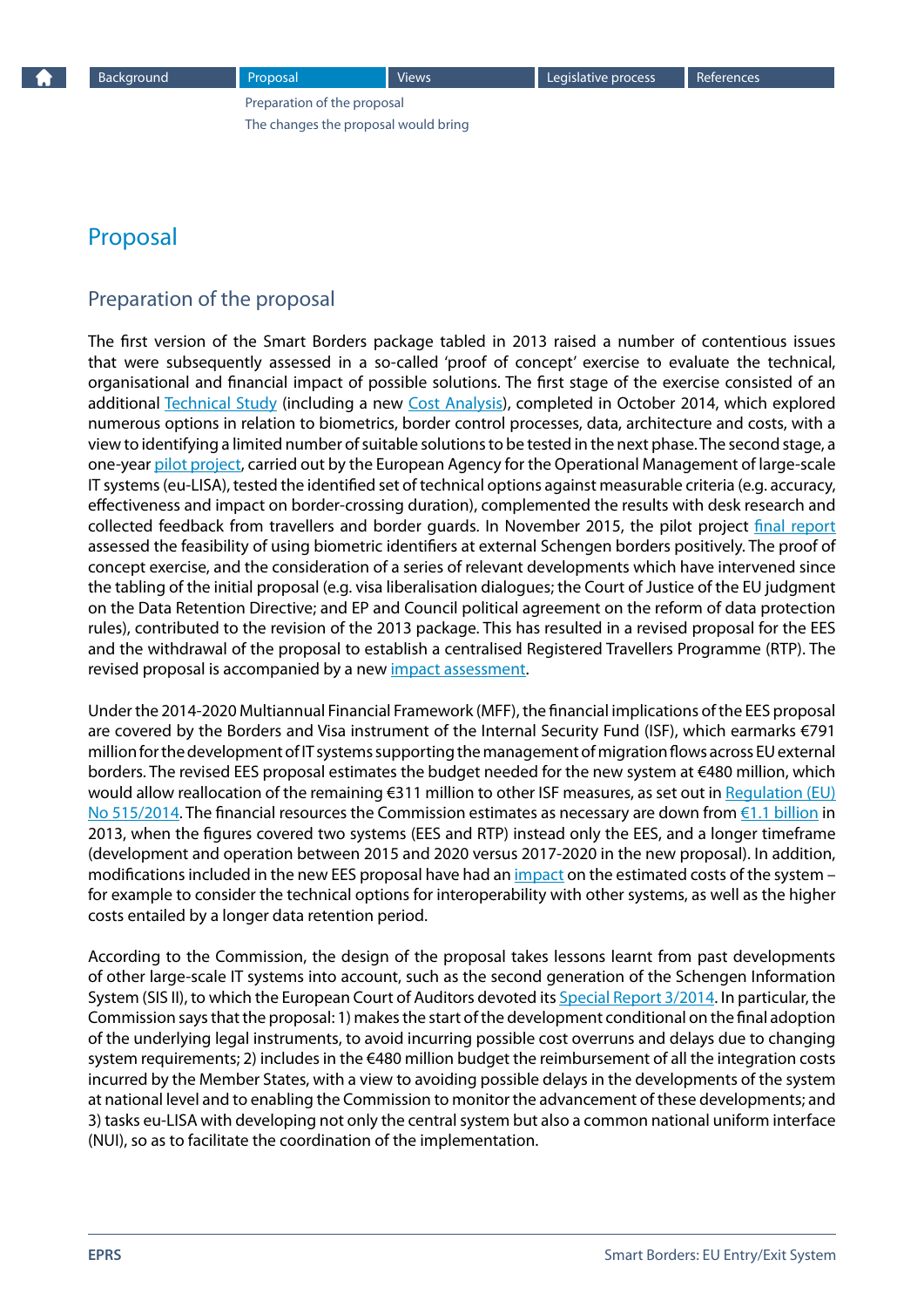[Preparation of the proposal](#page-4-0) The changes the proposal would bring

## <span id="page-5-0"></span>The changes the proposal would bring

The proposal brings out three main objectives: 1) improve the management of external borders; 2) reduce irregular migration, by addressing the phenomenon of overstaying; and 3) contribute to the fight against terrorism and serious crime and ensure a high level of internal security.

One of the main changes would be that the manual stamping of passports at border checks would be replaced by registration in a database. The proposal gives Member States the possibility to automate most of the data- and information-capturing steps that are currently undertaken by border guards performing border checks on non-EU nationals. The new system would apply to all TCNs, whether visa-required or visaexempt, thus significantly expanding the EU's biometric information system. To balance the expansion, the set of biometric data would be reduced, compared to the previous proposal (four fingerprints and facial imaging, instead of 10 fingerprints).

By using self-service systems and e-gates, TCN travellers would have their data verified, their picture or fingerprint taken and a set of questions asked. Visa-required travellers would also be able to see the maximum length of their authorised stay. While using the self-service system, all mandatory checks would be triggered in the security databases (SIS, Interpol Stolen and Lost Travel Documents database). By the time the traveller is guided towards a border control lane, all this information would have reached the border guard, who may ask additional questions before granting the passenger access to the Schengen area.

EES would be used by the same authorities that already use VIS: consular posts and border control. EES and VIS could be interconnected, which would help reduce duplication of data processing, in accordance with the 'privacy by design' principle. The Commission states that EES would fit into the current border management architecture and would be interoperable with existing systems.

The automation of the preparatory steps is expected to reduce the workload of border guards. This would mean that Member States would not have to hire extra border guards to accommodate the growing traveller flows. It is also expected to reduce the long queues before passengers reach the border checkpoint. The Commission notes that the automated preparation phase would free up border guards' time, which could be used more valuably to assess each individual situation, thus contributing to enhanced internal security.

In the same vein, another important change is law-enforcement access to the EES, permitting national law enforcement authorities as well as Europol to make queries for criminal identification and criminal intelligence. As expected outcomes, the Commission asserts that EES will support the identification of terrorists, criminals and suspects, but also victims of crime. By providing a record of their travel histories, it would complement the alerts recorded in the SIS.

The accompanying [proposal](http://ec.europa.eu/dgs/home-affairs/what-we-do/policies/securing-eu-borders/legal-documents/docs/20160406/regulation_proposal_entryexit_system_en.pdf) amending the Schengen Borders Code as regards the use of the Entry/Exit System will also provide a harmonised legal basis for the establishment of national Registered Travellers Programmes by Member States on a voluntary basis. This entails pre-vetting frequent travellers in a specific Member State in the Schengen area, to speed-up their border-crossings. A separate proposal for establishing a centralised Registered Travellers' Programme has, however, been withdrawn in the revised Smart Borders Package.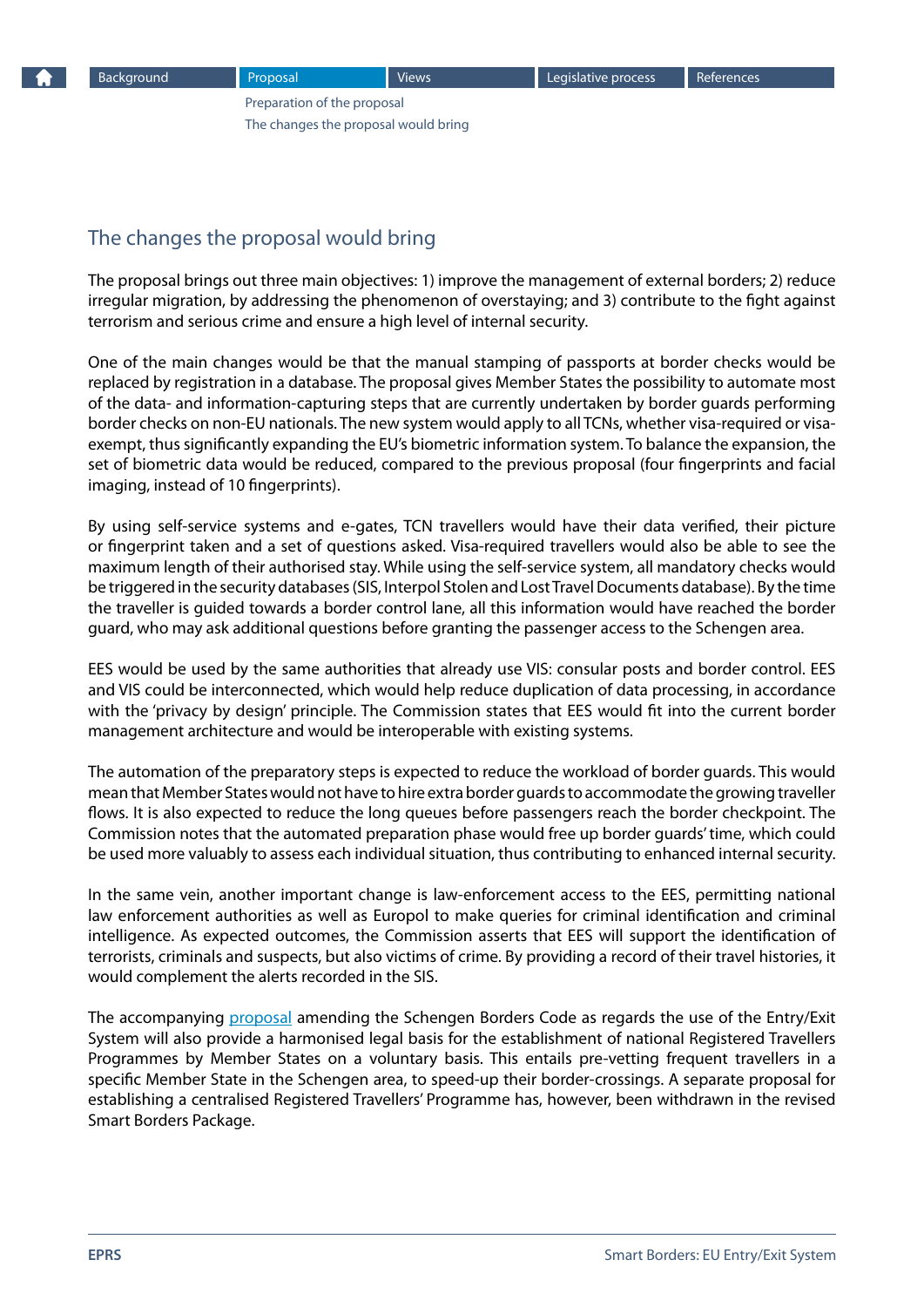Advisory committees National parliaments Stakeholders' views [Academic views](#page-8-0)

## <span id="page-6-0"></span>Views

## Advisory committees

The Committee of the Regions adopted an [opinion](http://eur-lex.europa.eu/legal-content/EN/TXT/?uri=CELEX%3A52013AR3534) on the 2013 proposal, emphasising that the principle of European solidarity requires all EU and national technical and financial measures to be mobilised in the event of increased pressure at a Member State's external borders. The Committee welcomed initiatives to ensure stricter border control and better law enforcement, but warned that this should not be achieved at the expense of protection of human rights or the right to asylum. For the 2016 proposals, the Committee of the Regions was consulted, but did not present a new opinion.

The EESC, in its [opinion](http://eur-lex.europa.eu/legal-content/EN/TXT/?uri=CELEX%3A52015AE4319) adopted on 10 December 2015 on the European Agenda on Migration, asserted that 'the concept of smart borders is welcome and overdue'. At the plenary session of 21 September 2016, the EESC adopted its [opinion](http://www.eesc.europa.eu/?i=portal.en.soc-opinions.39261) on the Entry/Exit system (rapporteur: Cristian Pîrvulescu, Various interests – Group III, Romania), agreeing on the necessity of establishing the system in its new form, mostly as a response to security concerns. At the same time, the Committee recalled that law enforcement objectives should not outweigh respect for the fundamental values of the EU. The system should be accompanied by relevant information campaigns and appropriate training of the authorities involved. The Committee emphasised that the rights to access, rectify and delete personal data must be explicitly defined and safeguarded. Compliance with fundamental rights should be subject to constant monitoring, both at EU and national level. The Committee recommends carrying out a study after the system is rolled out to verify the impact on passengers.

#### National parliaments

The deadline for subsidiarity check in [national parliaments](http://www.ipex.eu/IPEXL-WEB/dossier/document/COM20160194.do) was 28 June 2016. No reasoned opinions were issued although several parliaments opened political dialogues. [Contributions](http://www.connect.ep.parl.union.eu/parnaweb/cms/Subsidiarity_1/2016_proposals_1/#194) were sent by the Czech Senate, the Portuguese Parliament, the Italian Senate and the Romanian Chamber.

#### Stakeholders' views<sup>1</sup>

The main points raised by the stakeholders remain the same as for the 2013 proposals: possible fundamental rights implications and cost efficiency of the system.

#### Data protection

The proposed system needs to be assessed from a data protection aspect, since it would lead to fingerprinting all TCNs, thus retaining large amounts of both personal and biometric data. The European Data Protection Supervisor (EDPS) had already warned against the risk of violating a person's rights under the EU [Charter](http://eur-lex.europa.eu/LexUriServ/LexUriServ.do?uri=OJ:C:2010:083:0389:0403:en:PDF) 

<sup>1</sup> This section aims to provide a flavour of the debate and is not intended to be an exhaustive account of all different views on the proposal. Additional information can be found in related publications listed under 'EP supporting analysis'.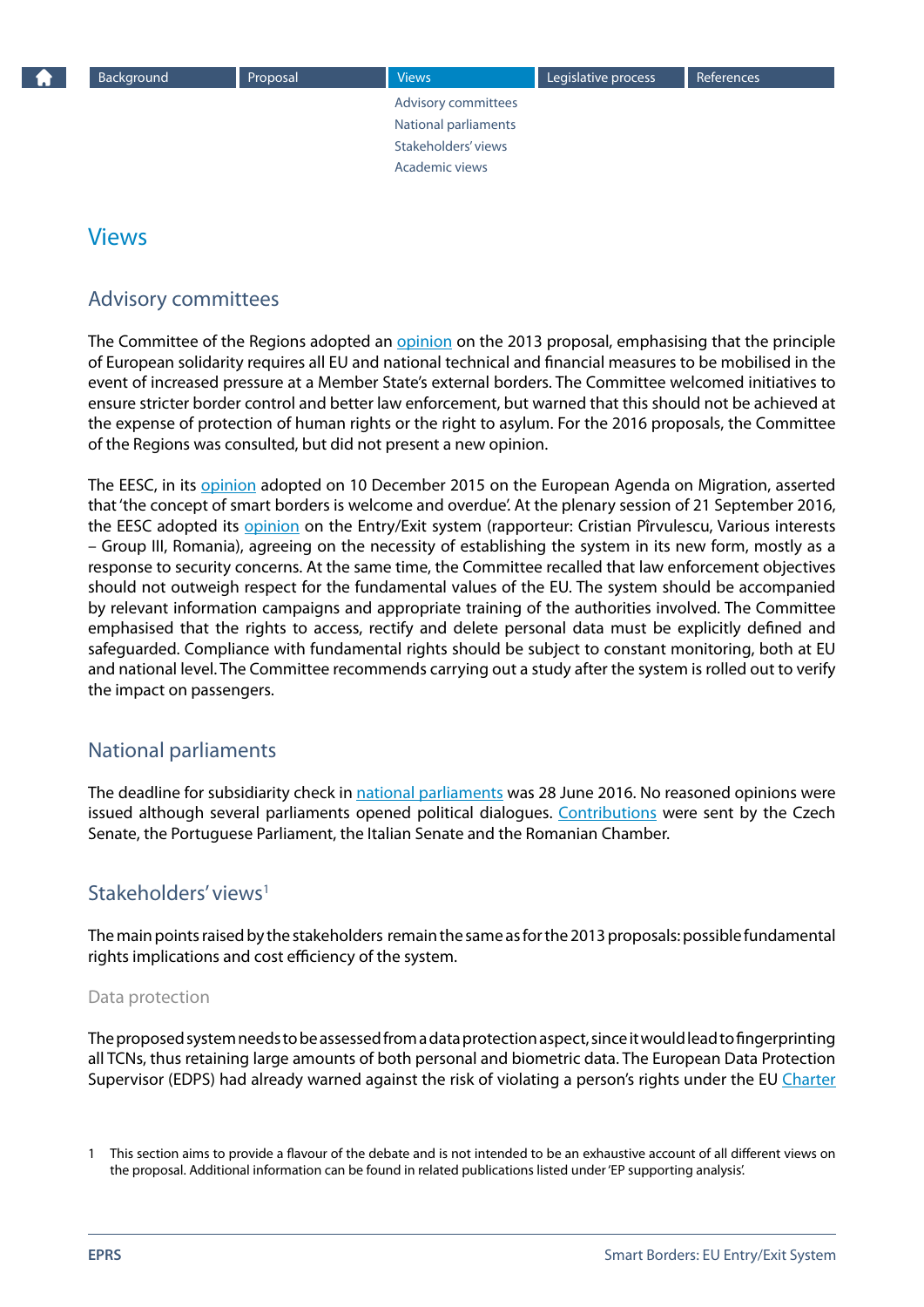[Advisory committees](#page-6-0) [National parliaments](#page-6-0) [Stakeholders' views](#page-6-0) [Academic views](#page-8-0)

[of Fundamental Rights,](http://eur-lex.europa.eu/LexUriServ/LexUriServ.do?uri=OJ:C:2010:083:0389:0403:en:PDF) particularly rights to respect for private and family life (Article 7) and protection of personal data (Article 8) in his [Opinion](https://secure.edps.europa.eu/EDPSWEB/webdav/site/mySite/shared/Documents/Consultation/Opinions/2013/13-07-18_Smart_borders_EN.pdf) on the 2013 proposals. As regards law enforcement access, the EDPS noted that requests to access data should always be proportionate, narrowly targeted, and triggered by a suspicion as to a specific person. He agreed with the Dutch Presidency recommendation to apply a preliminary test (the so-called '[Schecke test'](http://www.sieps.se/sites/default/files/2011_7epa.pdf) established in the CJEU case *Volker und Markus Schecke GbR* ([C-92/09\)](http://curia.europa.eu/juris/liste.jsf?language=en&num=C-92/09)) to the EES, and concluded that the retention of data for law enforcement purposes would lead to an interference with the fundamental right to privacy, as it would apply to persons for whom there is no evidence suggesting any link with serious crime. Moreover, he referred to the *Digital Rights Ireland Ltd* [\(C-293/12\)](http://curia.europa.eu/juris/liste.jsf?pro=&lgrec=en&nat=or&oqp=&dates=&lg=&language=en&jur=C%2CT%2CF&cit=none%252CC%252CCJ%252CR%252C2008E%252C%252C%252C%252C%252C%252C%252C%252C%252C%252Ctrue%252Cfalse%252Cfalse&num=C-293%252F12&td=%3BALL&pcs=Oor&avg=&page=1&mat=or&jge=&for=&cid=753229) judgment, where the CJEU established that every collection, use and transfer to another authority constitutes a separate interference with fundamental rights. This is relevant for EES because law enforcement authorities would be accessing data originally collected for other purposes (calculating visa duration).

On 21 September 2016, in an [opinion](http://eur-lex.europa.eu/legal-content/EN/TXT/?uri=OJ:C:2016:463:TOC) on the updated package, the EDPS recommended 'additional improvements in the revised proposals which will involve a significant collection of data concerning non-EU nationals whose freedoms, rights and legitimate interests may be significantly affected'. He recalled that border management and law enforcement seek different objectives and need to be more clearly separated. That may necessitate a more clear distinction between different categories of people crossing the border, i.e. refugees, asylum-seekers, irregular migrants and ordinary travellers. The EDPS recommends enhancing data protection aspects, mainly as regards the retention periods, the collection of facial images, the use of biometric data and security measures. He also drew attention to the role of eu-LISA and Frontex performing specific processing operations.

Data protection concerns have been largely shared by EDRi, an association of civil and human rights organisations from across Europe. Responding to the public consultation in October 2015, EDRi [expressed](https://edri.org/smart-borders-package-unproportionate-unnecessary-data-collection/) the view that data collection, as proposed within the Smart Borders initiative, is disproportionate and unnecessary.

The [Meijers Committee](http://www.commissie-meijers.nl/en) (Standing Committee of Experts on International Immigration, Refugee and Criminal Law) issued a [note](http://www.statewatch.org/news/2013/may/eu-meijers-committee-smart-borders.pdf) for the attention of the European Parliament on the 2013 proposal, expressing deep concerns regarding, inter alia, the proportionality and feasibility of the proposals, data protection standards for the data subjects, and possible law enforcement access to EES. It recommended the European Parliament to vote against the Smart Borders proposals of 2013.

#### Fundamental rights

The EU Agency for Fundamental Rights [\(FRA](http://fra.europa.eu/en)) conducted a survey as part of the tests on the technical elements carried out within the pilot project by eu-LISA. To assess travellers' perception of the proposed measures and their attitudes regarding fundamental rights when using biometrics in border control, FRA interviewed more than 1 200 TCNs at seven land, sea and air border crossing points in 2015. The results presented in the Smart Borders pilot [final report](http://www.eulisa.europa.eu/Publications/Reports/Smart Borders - Technical Report.pdf) revealed that more than half (60%) of the respondents are comfortable with having their fingerprints taken and don't feel that it violates their right to privacy (47%) or dignity (70%). It is, nevertheless, pointed out that one fifth finds this procedure intrusive and humiliating. In addition to believing that errors would be hard to correct in the system and that in case of a system breakdown they would not be able to cross the border, over 80% of respondents insisted on the need for information as to why their personal data is collected and processed.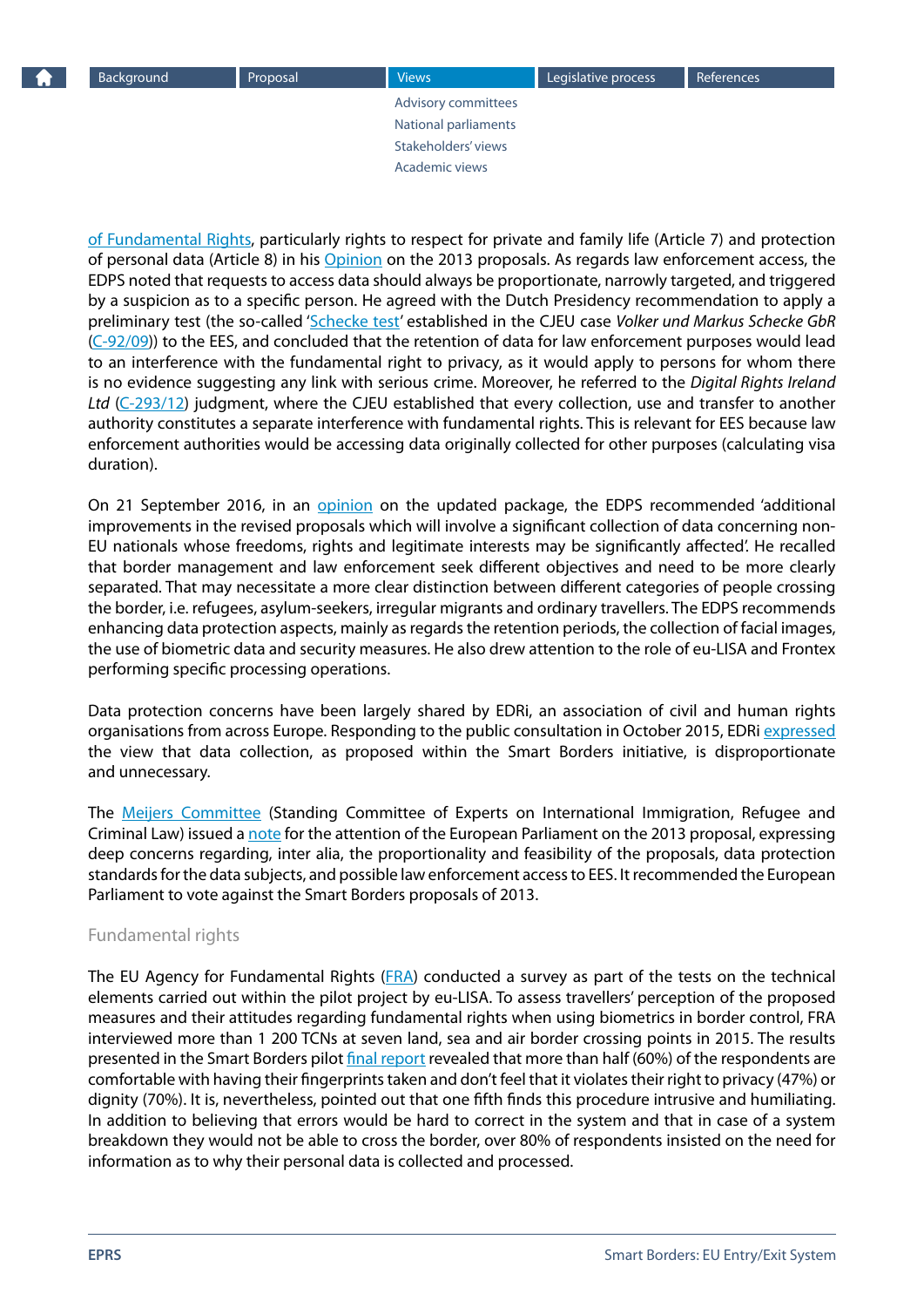[Advisory committees](#page-6-0) [National parliaments](#page-6-0) [Stakeholders' views](#page-6-0) Academic views

<span id="page-8-0"></span>A [study](http://www.europarl.europa.eu/RegData/etudes/STUD/2016/571381/IPOL_STU%282016%29571381_EN.pdf) commissioned by the European Parliament in 2016 noted in this regard that the large-scale collection and storage of personal data, including biometric data, interfere with the right to private life under the European Convention on Human Rights (ECHR) and the EU Charter of Fundamental Rights. The authors concluded that the 'proposal fails the proportionality and necessity test for the objectives of migration and border management as well as criminal law enforcement'.

[Critics](http://www.ips-journal.eu/topics/european-union/article/show/borderline-intrusive-1902/) also argue that a 'presumption of irregularity' underlines the system. The Director of the EU Fundamental Rights Agency (FRA), Michael O'Flaherty, [addressed](http://fra.europa.eu/en/speech/2017/fundamental-rights-and-interoperability-eu-information-systems) the issue in a panel discussion at the European Parliament's LIBE committee on 25 April 2017, noting that while risk assessment or profiling in itself does not amount to a violation of fundamental rights, discriminatory profiling does. He explained that this possibility increases if IT systems are interoperable 'as several data categories revealing sensitive data such as, race, ethnicity, health, sexual orientation, and religious beliefs can then be accessed simultaneously for profiling purposes'.

#### Costs

In the **opinion** on the 2013 proposal, the EDPS raised questions on the cost efficiency of the EES, including its financial aspects. A [2013 study](http://www.europarl.europa.eu/RegData/etudes/etudes/join/2013/493026/IPOL-LIBE_ET%282013%29493026_EN.pdf) carried out for the EP Civil Liberties Committee criticised the Commission's costing of its initial proposal and recommended carrying out a new costing analysis, which should include the financial implications for the Member States. A [2013 paper](https://www.ceps.eu/system/files/No 6 EU Borders and their Controls revised.pdf) published by the CEPS think-tank agreed that the Commission estimates in the first proposal were not financially sound. **[Statewatch](http://www.statewatch.org/analyses/no-253-smart-borders.pdf)** also reported criticisms on proposed costs and the broader proposal. The additional Technical Study carried out for the Commission in 2014 included a new Cost Analysis, which led to the revision of the financial implications of the EES in the updated proposal tabled in 2016.

The above-mentioned [study](http://www.europarl.europa.eu/RegData/etudes/STUD/2016/571381/IPOL_STU%282016%29571381_EN.pdf) commissioned by the European Parliament in 2016 observed that the estimated cost of the new Smart Borders package to the EU budget is lower than previously (€480 million for four years instead of €623 million for five years) and the accumulated cost to the EU and Member State budgets is around €1 billion for the period 2017-2026. It concluded that, considering the accumulated cost and the significant margin of error of 15-20% indicated in the costing of the proposed measures, the European Commission should be requested to further clarify the financial burden and budget risk to the EU and Member States.

#### Academic views

Assessing the use of smart surveillance technologies in border control, [commentators](http://ejlt.org/article/view/230/378) have pointed out that the objective of EES to catch visa over-stayers is not entirely viable, as it will only identify people crossing the external borders and not those staying in the EU irregularly. Concerning the obligation to give personal and biometric information when crossing the border, they observe that refusal to be fingerprinted or having a facial image taken may result in viewing the traveller as a risk.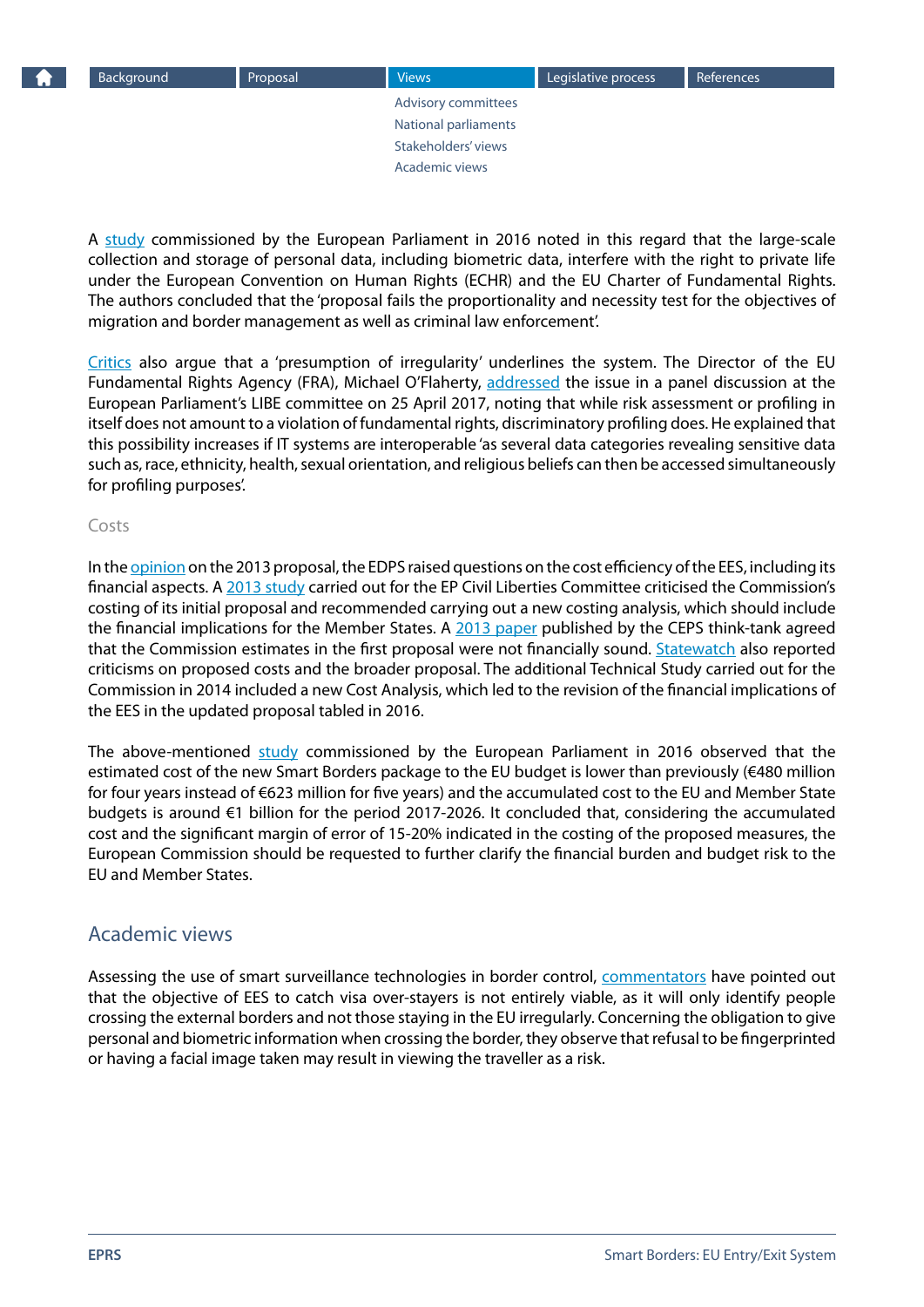# <span id="page-9-0"></span>Legislative process

The legislative proposals [\(COM\(2016\)0194](http://eur-lex.europa.eu/legal-content/EN/TXT/?uri=CELEX%3A52016PC0194) and [COM\(2016\)0196\)](http://eur-lex.europa.eu/legal-content/EN/ALL/?uri=COM%3A2016%3A0196%3AFIN) were presented on 6 April 2016. Both fall under the ordinary legislative procedure.

In the European Parliament, on 27 February 2017 the Civil Liberties, Justice and Home Affairs Committee (LIBE) adopted by 38 votes to 7 its position to approve the proposal and secured a mandate to enter into negotiations with the Council and the Commission. The [report](http://www.europarl.europa.eu/sides/getDoc.do?type=REPORT&mode=XML&reference=A8-2017-0057&language=EN) by rapporteur Agustín Díaz de Mera García Consuegra (EPP, Spain), made recommendations to ensure that border guards fully respect human dignity when capturing biometric data for the EES, and suggested shortening the data retention period in the EES Central System from five years (as proposed by the Commission) to two years. The LIBE committee also wished to enhance rules on reporting to the co-legislators during and after the development of the EES, including through an obligatory report on budget and cost. The committee also adopted its [report](http://www.europarl.europa.eu/sides/getDoc.do?type=REPORT&mode=XML&reference=A8-2017-0059&language=EN#title4) on the second proposal, to amend the Schengen Borders Code for the EES, on the same day, and by the same majority.

On 2 March 2017, the Council's Permanent Representatives Committee agreed on a mandate to start negotiations with the European Parliament. Some of the key issues raised during discussions in the Council related to the conditions of law enforcement authorities' access to EES and the transfer of data to third countries or non-participating EU Member States.

On 11 May 2017, Parliament's rapporteur gave an overview of the state of play of the trilogue negotiations. Four outstanding issues remained: the territorial scope of the proposals as regards the inclusion of Bulgaria and Romania; access of asylum authorities to the EES; access of third countries' authorities; and the data retention period. On 16 May 2017, the European Commission [presented](http://europa.eu/rapid/press-release_IP-17-1303_en.htm) its [seventh progress report](https://ec.europa.eu/home-affairs/sites/homeaffairs/files/what-we-do/policies/european-agenda-security/20170516_seventh_progress_report_towards_an_effective_and_genuine_security_union_en.pdf), 'Towards an effective and genuine Security Union'. Building on the work of the High-Level Expert Group on Information Systems and Interoperability, the communication outlined a new approach on how to achieve interoperability of information systems for security, border and migration management by 2020. it also noted that the EES was the most advanced proposal among the priority files in the field of information systems.

On 29 June 2017, the Parliament and Council reached [agreement](http://www.europarl.europa.eu/news/en/press-room/20170627IPR78409/border-control-political-agreement-on-new-entry-exit-system) on the outstanding [issues](http://www.statewatch.org/news/2017/jul/eu-council-ees-10823-17.pdf) with the two proposals. The data retention period was set at three years, and exceptionally five years when there are no exit data after the expiry of the authorised stay. They agreed on law-enforcement access but not on access for asylum authorities. The possibility of transferring data to third countries for law enforcement or return purposes was kept, under certain conditions. The EES will be operated by the Member States which apply Schengen rules in full or Member States that do not apply Schengen rules in full, but for which, inter alia, the Schengen evaluation has been completed, and passive access to Visa Information System (VIS) has been granted. Accordingly, Bulgaria and Romania will also operate the EES. The agreement includes an obligation for eu-LISA to report to the European Parliament and to the Council on the state of play of the development of the EES every six months during the development phase of the system. Monitoring and evaluation requirements are also set for the operational phase.

Before the procedure was finalised between the co-legislators, the Court of Justice of the EU [ruled](https://curia.europa.eu/jcms/upload/docs/application/pdf/2017-07/cp170084en.pdf) on 26 July 2017 regarding another legislative file in this area that the agreement to transfer passenger name record (PNR) data between the EU and Canada is incompatible with EU fundamental rights, such as respect for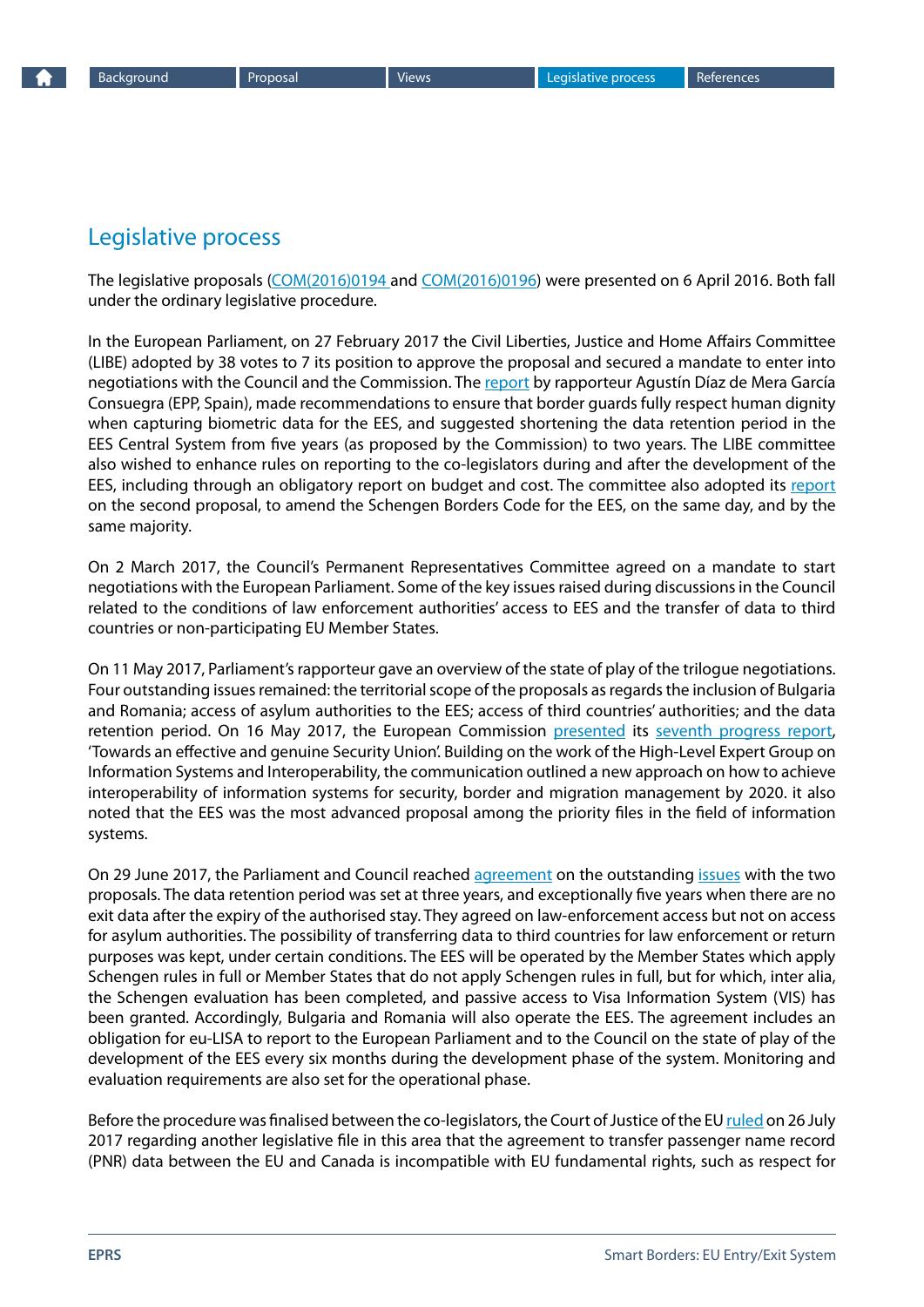<span id="page-10-0"></span>

private life and protection of personal data. In response, the Commission [undertook](http://europa.eu/rapid/press-release_STATEMENT-17-2105_en.htm) to ensure compliance of data transfers to non-EU countries with the Court's opinion. Nevertheless, it prompted the EP and Council to [assess](http://www.statewatch.org/news/2017/sep/cjeu-pnr-ees.htm) the impact of the opinion on the two Smart Borders proposals. The Parliament's legal service and the Committee on Civil Liberties, Justice and Home Affairs concluded that the Court's opinion would not affect the wording of the text of the provisional agreement on this file.

On 25 October 2017, the European Parliament plenary session voted to adopt the **Entry/Exit System** by 477 votes to 139, with 50 abstentions. Members also approved the amendments needed to integrate the new Entry/Exit System into the [Schengen Borders Code](http://www.europarl.europa.eu/sides/getDoc.do?pubRef=-//EP//TEXT+TA+P8-TA-2017-0412+0+DOC+XML+V0//EN&language=EN), by 496 votes to 137, with 32 abstentions. the Council [adopted](http://www.consilium.europa.eu/en/press/press-releases/2017/11/20/entry-exit-system-final-adoption-by-the-council/) both regulations on 20 November 2017.

European Parliament President, Antonio Tajani, and Council President, Matti Maasikas, signed the legislative acts during the Parliament's plenary session on 30 November 2017. The two acts were published in the [Official Journal](http://eur-lex.europa.eu/legal-content/EN/TXT/?uri=OJ:L:2017:327:TOC) of the European Union on 9 December 2017 and entered into force on 29 December 2017. The full Entry/Exit System will come into operation once the Commission decides that the necessary conditions have been met, which is expected to be the case by 2020.